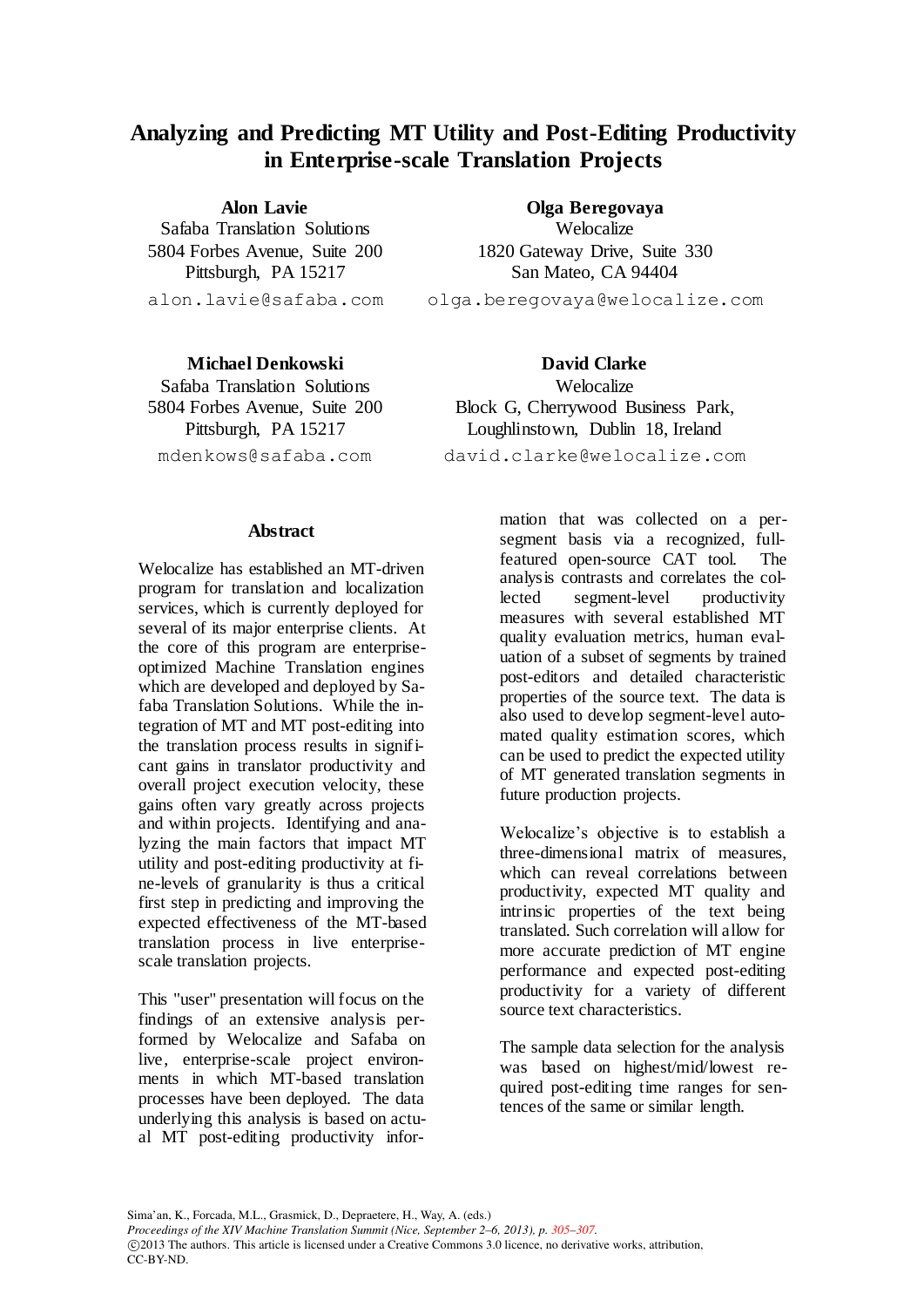We examine a wide range of identifiable source text features, including specific content type categories (i.e. marketing/UI/UA); length of the source segment; source segment morpho-syntactic complexity; presence/absence of predefined glossary terms or multi-word glossary elements, UI elements, numeric variables, product lists, 'do-not-translate' and transliteration lists; as well as certain metadata attributes and their representation in localization industry standard formats ("tags").

The presence and placement of such metadata tags are historically considered to be a major challenge for both MT and post-editors, hence the first step was to analyze the impact that the presence and ratio of the standard XLIFF tags have on the post-editing task duration and factor this impact in the post-editing effort evaluation. A new variable was introduced - a 'tag density ratio' (tags per word) for the machine-translated segments. We analyze the impact of the "tag density ratio" on the overall post-edit time and also its impact on the number of edit visits as compared to 'un-tagged' strings of similar word count ranges. Using string length (word count) ranges, tag quantification, tag density and visit frequency data, several different relationships between these variables are visualized and interpreted. For instance, we test the hypothesis that segments with high tag density exhibit considerably higher than expected post-edit time as compared with low tag density segments of the same length, even if no tagging adjustment is necessary during post-editing. Using a method of calculating tag count and therefore tag density (tags/word) for each individual string from MySQL data exports, we can now identify segments with and without tags, where the translatable content did not require post-editing, and test the hypothesis that tag density results in higher post-editing effort.

The next step in the analysis was to identify segments that contain glossary terms, "DoNotTranslate" elements, URL strings or other identifiable entities and to analyze their post-edit session duration in comparison with segments of similar length with no identified terminology or other "easy-to-manipulate" or "no need to handle" components which inherently simplify the post-editing effort. While this information is not explicitly analyzed via the productivity desktop workbench parser, the event information is captured in the database in raw XML event action form and can be easily extracted and interpreted.

The final step in the study was to perform a morpho-syntactic analysis of the input source sentences and cross-compare this analysis with the pre-defined taxonomy of errors in the machine translation output, that, based on our translators' reports, cause major productivity losses in post editing.

While the current study was performed under the assumption that the post-edited content quality standards are not different from those applied to the traditional "human translation", we have also performed extensive human analysis of the errors found in the post-edited segments and proposed "relaxing" of certain postediting quality criteria which can lead to additional potential productivity gains.

By analyzing the correlation levels within the three-dimensional matrix of measures, Welocalize has been able to identify and characterize the most advantageous scenarios for MT post-editing, which promise the highest productivity gains, as well as lower productivity gain scenarios, which still result in productivity gains over translation of new words "from scratch".

The same database of three-dimensional matrix of measures was used by Safaba to develop segment-level confidence estimation classifiers, which can then be used to predict the expected quality and utility of MT-generated translations on a segment-by-segment level or at the document level, using the same MT systems